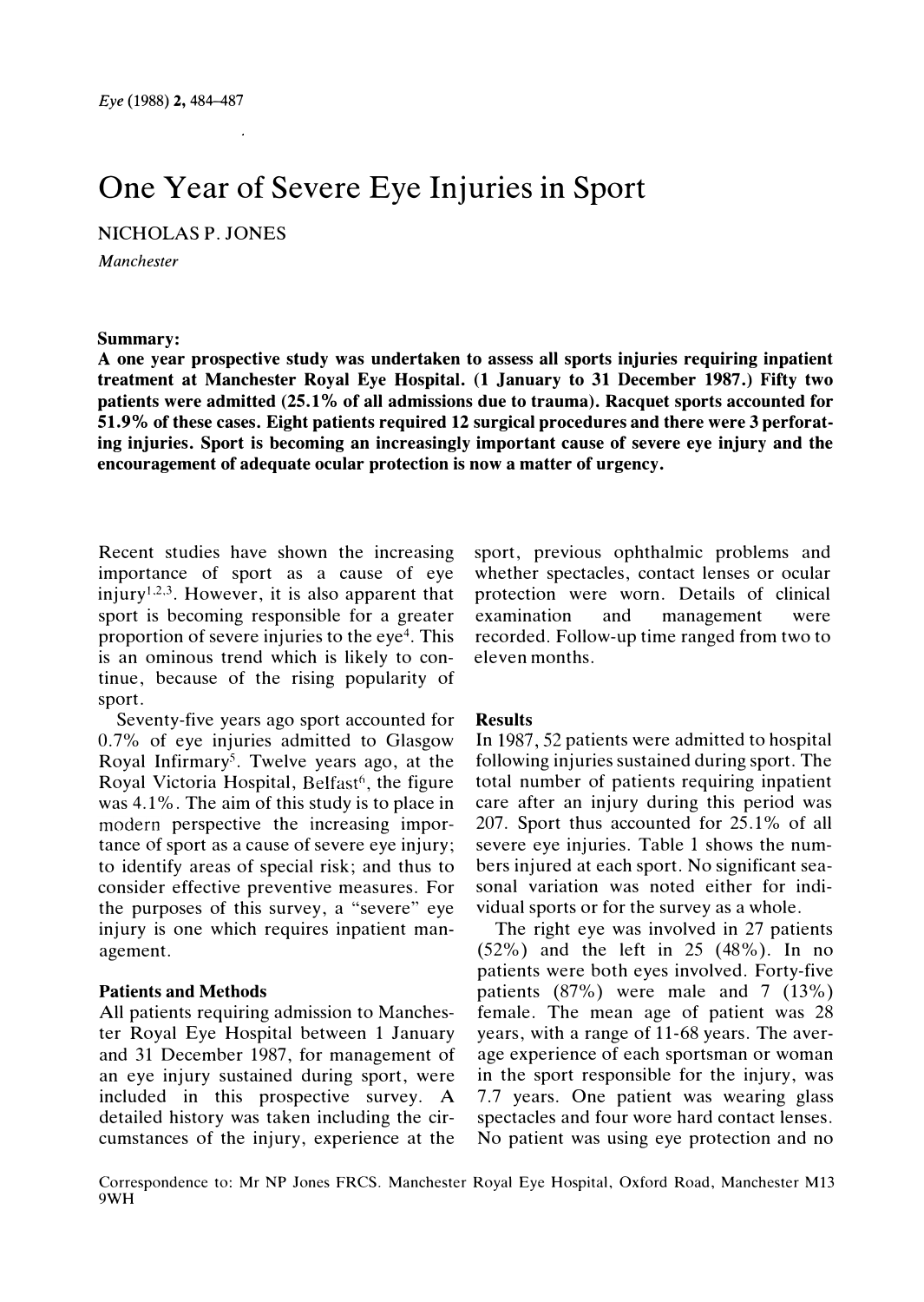patient had any personal experience of protective wear or how to obtain it.

Contact with the projectile of the sport (ball or shuttlecock) was by far the commonest cause of injury, affecting 38 patients  $(73.1\%)$ . Injuries caused by the hitting instrument (racquet, stick, or club) were

Table I. The sports involved

| Sport       | No. of patients | $\%$ |
|-------------|-----------------|------|
| Football    | 17              | 32.7 |
| Squash      | 12              | 23.0 |
| Badminton   | 10              | 19.2 |
| Tennis      | 4               | 7.7  |
| Cricket     | 2               |      |
| Rugby       | $\overline{c}$  |      |
| Golf        | $\overline{c}$  | 17.4 |
| Hockey      | 1               |      |
| Real tennis | 1               |      |
| Darts       | 1               |      |
| Total       | 52              | 100% |

Table II. The injuries sustained

| Injury                      | <b>Number</b> | $\%$  |  |
|-----------------------------|---------------|-------|--|
| Skin lacerations            | 10            | 19.2  |  |
| Blowout fracture of orbit   | 5             | 9.6   |  |
| Macroscopic hyphaema        | 31            | 59.6  |  |
| Raised intraocular pressure | 12            | 23.0  |  |
| Iris tears or dialysis      | 5             | 9.6   |  |
| Significant angle recession | 8             | 15.4  |  |
| Cataract                    | 1             | 1.9   |  |
| Vitreous haemorrhage        | 7             | 13.5  |  |
| Commotio retinae            | 12            | 23.0  |  |
| Retinal break               | 4             | 7.7   |  |
| (Retinal detachment)        | (2)           | (3.8) |  |
| Choroidal rupture           |               | 1.9   |  |
| Penetrating injury          | 3             | 5.8   |  |

| Final visual acuity<br>Table III. |
|-----------------------------------|
|-----------------------------------|

| Acuity          | No. of patients | $\%$  |
|-----------------|-----------------|-------|
| >6/6            | 28              | 53.9  |
| $6/9 - 6/12$    | 17              | 32.6  |
| $6/18 - 6/60$   | 3               | 5.8   |
| $<\frac{6}{60}$ | 4               | 7.7   |
| Total           | 52              | 100.0 |

responsible for a further ten  $(19.2\%)$ , and blows from an opponent's fist caused the remaining four  $(7.7\%)$ . Of the 10 injuries caused by the hitting instrument eight were inflicted by a badminton or squash racquet, the remaining two being caused by a hockey stick and a golf club.

Table II shows the more important effects of these injuries. Superficial or minor effects are not listed. All patients had intraocular and/or severe orbital trauma. Many patients had more than one injury. The term 'significant angle recession' implies angle recession of sufficient severity to place the patient at risk of glaucoma, requiring long term followup. Macroscopic hyphaema was the commonest reason for admission and was present in 31 patients  $(59.6\%)$ .

Racquet sports (squash, badminton and tennis) accounted for 27 patients  $(51.9\%)$ (including six of the seven ladies injured) and caused two of the three penetrating injuries. Of these  $27, 19$  (70.3%) were caused by the ball or shuttlecock and eight (29.7%) by the racquet.

Eight patients  $(15.4\%)$  required a total of 12 operations. Five patients had clinical evidence of an orbital blowout fracture (two were punched during a football game, one was struck by a hockey stick, one by a squash racquet and one by a cricket ball). Of these, four tients underwent computerised tomography, which confirmed the diagnosis in all four patients. Three required the placement of an orbit floor prosthesis. Two patients sustained a retinal detachment. One was struck by a squash racquet, and one by a golf club. The latter required three operative procedures.

There were three perforating injuries. The first was caused by a dart which had passed through the upper lid and superior rectus tendon before piercing peripheral retina. Primary repair with cryopexy proved sufficient. The second was caused by a badminton racquet in a low myope wearing glass spectacles for the first time and resulted in a corneal laceration with disruption of the crystalline lens. Primary repair and partial lens aspiration was followed by completion of lens removal and anterior vitrectomy. The visual acuity recovered to 6/4 with a contact lens. The third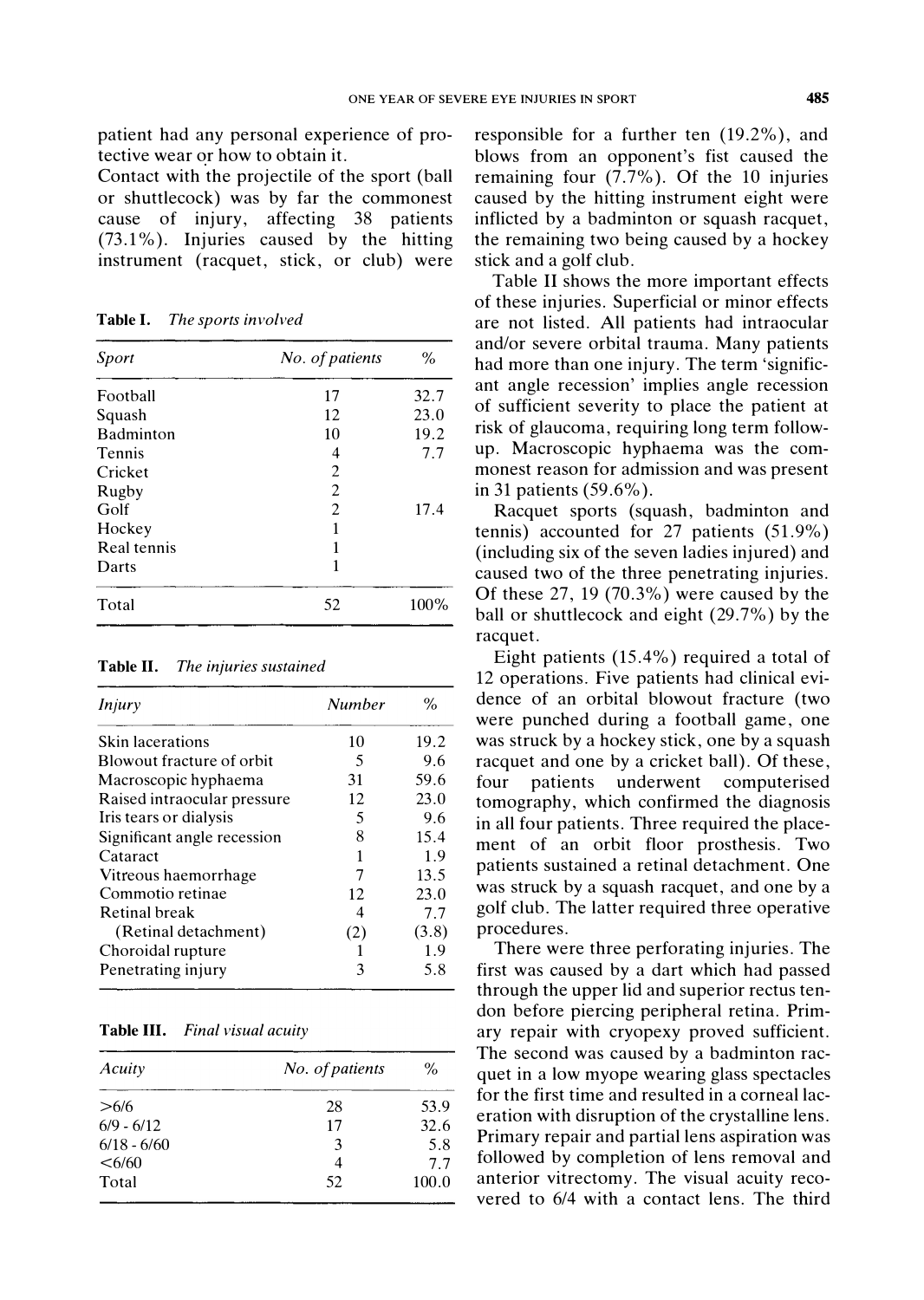| Case             | Visual<br>acuity | Cause              | Sport     |
|------------------|------------------|--------------------|-----------|
|                  |                  |                    |           |
| 1.               | 6/18             | Macular damage     | Badminton |
| 2.               | 6/24             | Retinal detachment | Squash    |
| 3.               | 6/36             | Macular damage     | Rugby     |
| $\overline{4}$ . | 3/60             | Macular damage     | Squash    |
| 5.               | 1/24             | Macular damage     | Badminton |
| 6.               | CF               | Retinal detachment | Golf      |
| 7.               | <b>NPL</b>       | Enucleated         | Squash    |

Table IV. Patients with most severe visual loss

patient was struck by a squash racquet in an eye which had previously suffered a perforating injury during a game of squash. Hard contact lenses were being worn at the time. The globe was disrupted. Primary repair was effected, but the globe required enucleation a few days later.

Table III shows the final visual acuity for all patients in the study. Table IV shows the cause of visual loss and the sport involved, for those seven patients with a final visual acuity of less than 6/12.

#### **Discussion**

Patterns of injury change with the passage of time<sup>5,6</sup> and protective legislation<sup>7,8</sup>. In 1913, of 1000 consecutive eye injuries admitted to the Glasgow Royal Infirmary over a five year period, the proportion sustained at sport was 0.7%<sup>5</sup>. At the Royal Victoria Hospital in Belfast over the ten years to 1976 this proportion had increased to  $4.1\%$ <sup>6</sup> of a total of 2032 patients. In this study, of 207 patients with eye injuries admitted during 1987, 25.1% were caused by sport. It is possible that sport may become the most common cause of severe eye injury in the not too distant future. It is therefore of great importance to be aware of the risks inherent in sport and to reduce them wherever possible.

Of those injuries sustained during sport, the proportion requiring inpatient treatment is extremely high  $(18.5\%^2, 18.7\%^3, 27.4\%^4)$ . This compares very unfavourably with the proportion for injuries in general  $(0.42\%)$ and reflects on the great potential for severe injury of popular sports in this country. This is a matter for great concern.

Despite the fact that football is the commonest cause of eye injury in this series, one feels, to an extent, that the risk of injury is intrinsic to the sport. To attempt realistically to protect against injuries on the field would necessitate cumbersome headgear which would undoubtedly be rejected by the participants. Prophylaxis is important, but it must also be realistic. It is therefore more important to consider those sports in which ocular protection would be both practicable and productive.

The indoor racquet sports, squash and badminton, must be the prime targets. To gether these were responsible in this series for  $42\%$  of all injuries, for two of the three perforating injuries and for the majority of the patients with significant long-term visual loss. Both these sports have been the subject of previous warnings $^{10,11,12,13}$ , yet injuries continue. Severe eye injuries at badminton now occur with a similar frequency to those seen at squash and the badminton shuttlecock appears capable of inflicting injury of the same order of severity as that caused by the squash ball<sup>14</sup>.

It is notable that no patient in this study was wearing protective spectacles. No patient had any experience of ocular protection, nor knowledge about where to obtain them. Only one patient knew a sporting colleague who used protective spectacles. This demonstrates a general lack of knowledge about eye protection, and this is unfortunate. The value of widespread ocular protection in sport has already been demonstrated<sup>15,16</sup>. Protective polycarbonate spectacles are available for wear on the court and are designed to deflect